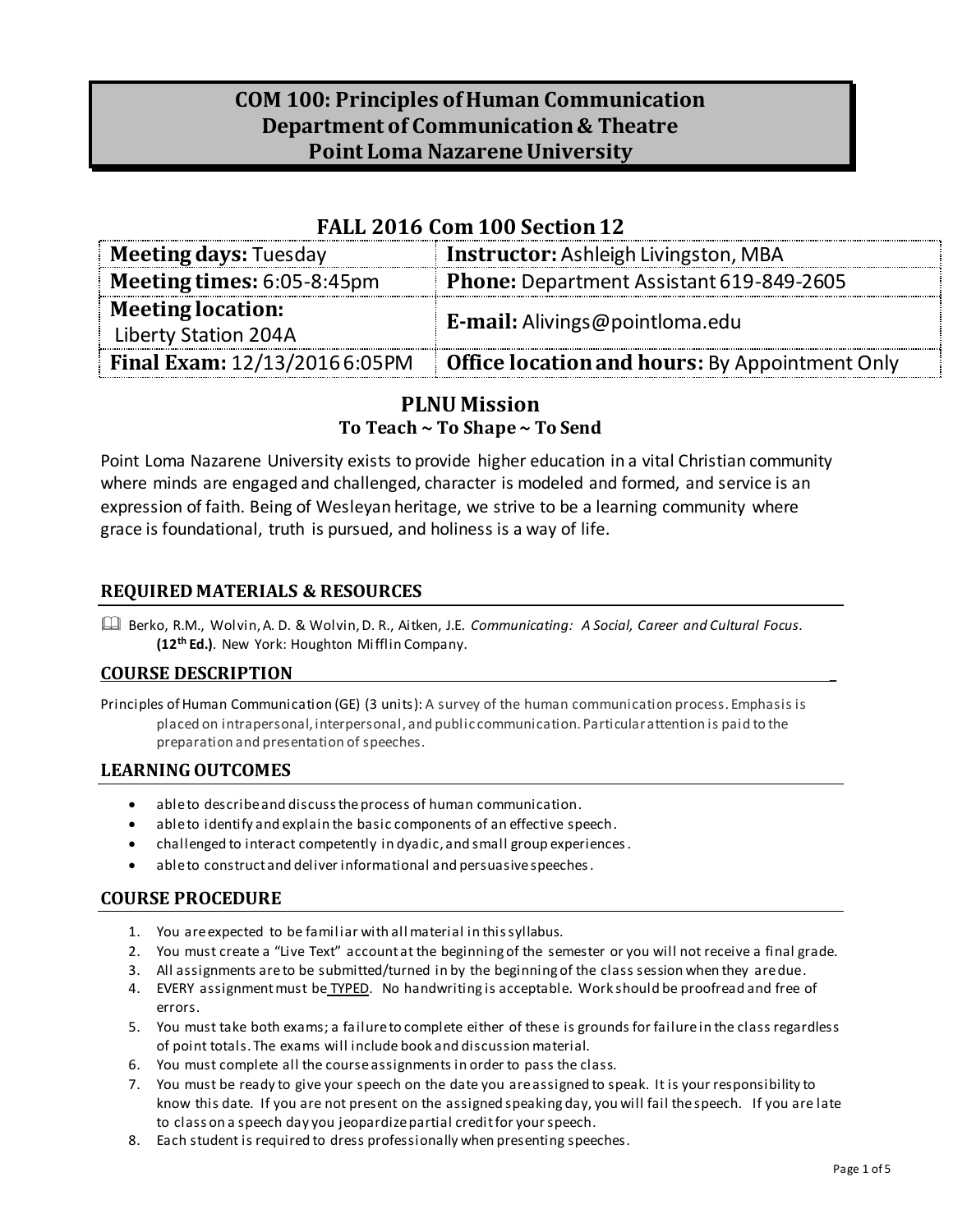9. Each speech will be evaluated based on several criteria. Grading is both subjective and objective.

### **CLASS ASSIGNMENTS & COURSE SCHEDULE**

- 1. There are three (3) speaking assignments required for this course: Two are individual and one may be a group speech.
- 2. There is a minimum of one written assignment requirement for this course.
- 3. A midterm and final (cumulative) exam will be given.
- 4. Additional assignments will be customized by your instructor.
- 5. See separate document for assignment details & schedule.

#### **STUDENT RESPONSIBILITY**

It is the student's responsibility to maintain his/her class schedule. Should the need arise to drop this course (personal emergencies, poor performance, etc.), the student has the responsibility to follow through (provided the drop date meets the stated calendar deadline established by the university), not the instructor. Simply ceasing to attend this course or failing to follow through to arrange for a change of registration (drop/add) may easily result in a grade of F on the official transcript.

## **ATTENDANCE AND PARTICIPATION**

Regular and punctual attendance at all classes is considered essential to optimum academic achievement. You are expected to attend each class session. It is recognized that many of you have outside commitments to the university; these are considered excused, but must be cleared with the instructor PRIOR to the absence and written documentation presented, including sports. If you are absent from more than 10 percent of class meetings, I have the option of filing a written report which may result in de-enrollment. If the absences exceed 20 percent, you may be de-enrolled without notice. If the date of de-enrollment is past the last date to withdraw from a class, you will be assigned a grade of W or WF consistent with university policy in the grading section of the catalog. See Academic [Policies](http://www.pointloma.edu/experience/academics/catalogs/undergraduate-catalog/point-loma-education/academic-policies) in the undergrad student catalog.

### **FINAL EXAMINATION POLICY**

Successful completion of this class requires taking the final examination **on its scheduled day**. The final examination schedule is posted on the [Class Schedules](http://www.pointloma.edu/experience/academics/class-schedules) site.

### **USE OF TECHNOLOGY**

Point Loma Nazarene University encourages the use of technology for learning, communication, and collaboration. However, cell phones must be turned off before class begins. Laptops, tablets and all other electronic devices cannot be used during lecture/discussion without permission by the instructor.

### **PLNU COPYRIGHT POLICY**

Point Loma Nazarene University, as a non-profit educational institution, is entitled by law to use materials protected by the US Copyright Act for classroom education. Any use of those ma terials outside the class may violate the law.

## **ACADEMIC DISHONESTY**

Students should demonstrate academic honesty by doing original work and by giving appropriate credit to the ideas of others. As stated in the university catalog, "Academic dishonesty is the act of presenting information, ideas, and/or concepts as one's own when in reality they are the results of another person's creativity and effort. Such acts include plagiarism, copying of class assignments, and copying or other fraudulent behavior on exa minations. A faculty member who believes a situation involving academic dishonesty has been detected may assign a failing grade for a) that particular assignment or examination, and/or b) the course." See [Academic Policies](http://www.pointloma.edu/experience/academics/catalogs/undergraduate-catalog/point-loma-education/academic-policies) in the undergrad student catalog.

### **ACADEMIC ACCOMMODATIONS**

While all students are expected to meet the minimum academic standards for completion of this course as established by the instructor, students with disabilities may require academic accommodations. At Point Loma Nazarene University, students requesting academic accommodations must file documentation wi th the Disability Resource Center (DRC), located in the Bond Academic Center. Once the student files documentation, the Disability Resource Center will contact the student's instructors and provide written recommendations for reasonable and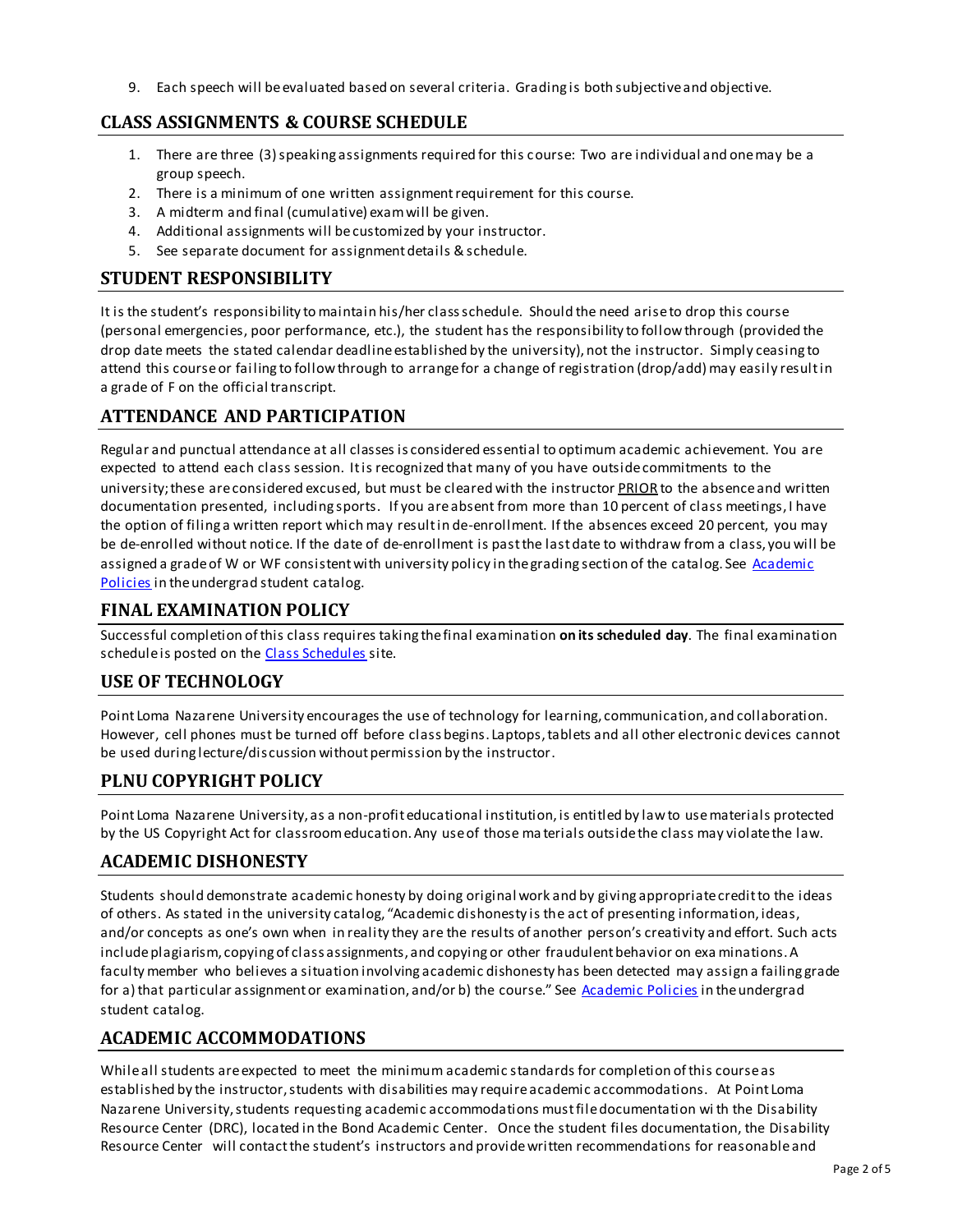appropriate accommodations to meet the individual learning needs of the student. This policy assists the University in its commitment to full compliance with Section 504 of the Rehabilitation Act of 1973, the Americans with Disabilities (ADA) Act of 1990, and ADA Amendments Act of 2008, all of which prohibit discrimination against students with disabilities and guarantees all qualified students equal access to and benefits of PLNU programs and activities.

## **FERPA POLICY**

In compliance with federal law, neither PLNU student ID nor social security number will be used in publicly posted grades or returned sets of assignments without student written permission. This class will meet the federal requirements by (each faculty member choose one strategy to use: distributing all grades and papers individually; requesting and filing written student permission; or assigning each student a unique class ID number not identifiable on the alphabetic roster.). Also in compliance with FERPA, you will be the only person given information a bout your progress in this class unless you have designated others to receive it in the "Information Release" section of the student portal. See **[Policy Statements](http://www.pointloma.edu/experience/academics/catalogs/undergraduate-catalog/policy-statements)** in the undergrad student catalog.

## **CLASS EXPECTATIONS**

- ◆ SYLLABUS: You are responsible for the due dates stated in the schedule. If changes to the syllabus are given verbally in class, any student absent on that day is responsible for getting the changes.
- $\checkmark$  WORK: All work is to be completed to the best of the student's abilities prior to the due date and submitted on time. **No late work will be accepted** with the exception of circumstances beyond the student's control, i.e. extreme illness or bereavement. If you know you will not be in class, it is your responsibility to inform me as soon as possible so that you may turn in your work prior to the missed cl ass session. If absent without prior arrangement on the day of a quiz, midterm, final, or speech, the student will not be able to make up the missed assignment. All written work completed outside of class must be typed and double-spaced. Assignments to be submitted on Canvas are indicated in class. Please bring a pen or pencil and paper, as well as your textbook.
- $\checkmark$   $\subset$  **COMMUNICATION:** Please check your Point Loma email and Canvas regularly. These are the primary ways that I will be contacting you or posting important course announcements. You are responsible for any changes to assignments that are sent through the pointloma.edu address. Allow up to 48 hours for a response from me (I am not joined at the hip to my devices!). If you have not received a response within 48 hours, please follow up with me.

## **ASSIGNMENTS**

**SPEECHES—60% of Grade:** Students will prepare three formal speeches throughout the semester on topics of their choosing. The first will be an informative speech about some aspect or area of interest in the student's life. The second will be a group presentation, and the third will be a persuasive/argumentative speech. Students MUST create a digital presentation for the group speech. Acceptable formats for digital presentations include: PowerPoint and Keynote, or you can use free Internet-based presentation software such as Google Drive, or Prezi.com. Students MUST dress professionally when giving formal speeches.

**MIDTERM & FINAL—10% Each of Grade:** The midterm and final will be comprehensive exams. The format for these will be multiple choice, short answer, and essay. Anything covered in class or in the assigned reading is possible to appear on these assessments. Please see the daily schedule below for dates and times.

**QUIZZES & WRITTEN ASSIGNMENTS—10% of Grade:** Each quiz has 10 questions with each question worth one (1) point each. The quizzes will cover the material of the text, whether or not the material was covered in class. Also, there will only be a few written assignments planned for this course. The purpose of the written assignments is to help you analyze certain communication concepts and to think critically about them. Requirements for each assignment will be distributed well ahead of the due date.

**PARTICPATION—5% of Grade:** Class participation is one of the key components in a course such as COM 100. Participation includes, but is not limited to, volunteering points of view in class discussions, engaging in active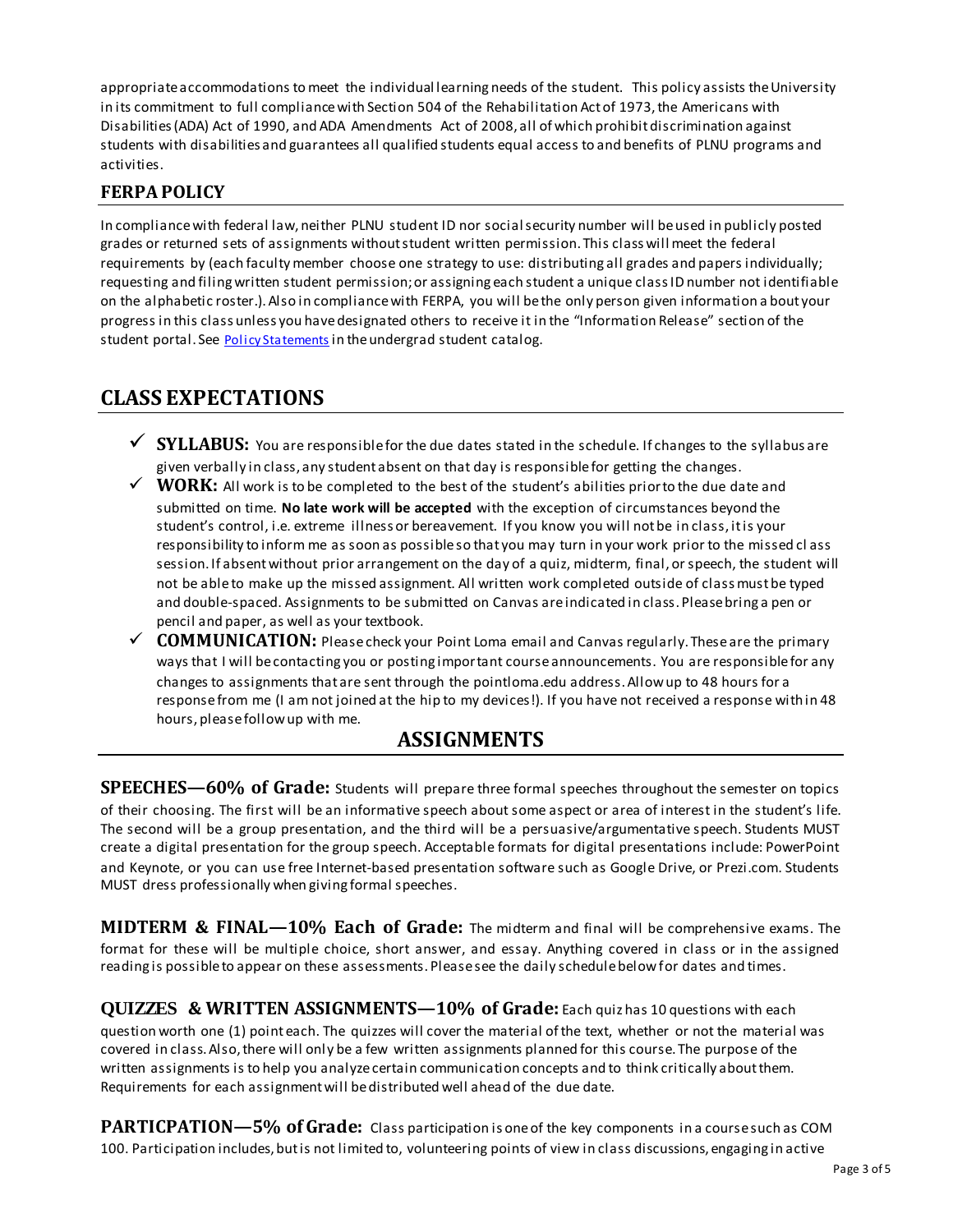listening of fellow students, refraining from texting, surfing the Internet on laptops, napping, or other activities unrelated to the class. If you are found consistently not participating, points will be deducted from the total participation grade, at my discretion, for each infraction after the first warning. Students are expected to participate in all class activities and complete all assignments. Participation points will be earned through written work, short informal speeches, class discussions, personal, paired, and group exercises, and speech or class reflections.

**ATTENDANCE- 5% of the Grade**: Because this class only meets once a week, attendance of and participation in each class is expected and is, therefore, a part of your grade. Excused absences (University sponsored sports, forensics or other activities) need to be brought to my attention in writing before the day(s) you will be absent. Assignments that are due that day must be turned in before the class time. If you are absent from more than 10% of class meetings, I have the option of filing a written report that may result i n de-enrollment. If the absences exceed 20%, you may be de-enrolled without notice. See "Academic Policies" in the undergraduate academic catalog. If a student is absent without just cause on the day speech sign ups begin, he or she will be volunteered to present first. Likewise, all students are expected to be in attendance every day of speeches, even if they have already presented.

| GRADING                         |                            |          |      |                              |     |  |  |
|---------------------------------|----------------------------|----------|------|------------------------------|-----|--|--|
| <b>ASSESSMENT &amp; GRADING</b> |                            |          |      | <b>COURSE PERCENTAGE</b>     |     |  |  |
|                                 | Grade Scale (% to Letter): |          |      |                              |     |  |  |
| 93-100                          | Α                          | 73-76    |      | <b>Speeches</b>              | 60% |  |  |
| 90-92                           | A-                         | 70-72    | $C-$ | Weekly Quizzes & Assignments | 10% |  |  |
| 87-89                           | B+                         | 67-69    | D+   | Midterm Exam                 | 10% |  |  |
| 83-86                           | B                          | 63-66    | D    | Final Exam                   | 10% |  |  |
| 80-82                           | $B -$                      | 60-62    | D-   | Participation                | 5%  |  |  |
| 77-79                           | C+                         | $0 - 59$ | F    | Attendance                   | 5%  |  |  |
|                                 |                            |          |      |                              |     |  |  |

## **GRADING**

## **CLASS SCHEDULE**

#### **(subject to change at the instructor's discretion)**

| Date  | In Class                                                                                    | <b>Required Reading</b>     | <b>Due</b>                                                               |
|-------|---------------------------------------------------------------------------------------------|-----------------------------|--------------------------------------------------------------------------|
| 9/6   | Introduction to Class,<br>Overview of Syllabus and<br>Expectations, Nonverbal<br>Exercise   | Chapter 1                   | Email me by the end of the<br>week your course objective.                |
| 9/13  | Human Communication<br>Process & Discussion of the<br>Group Presentation<br>CH <sub>1</sub> | Chapters 1                  | Email me by the end of the<br>week your group and chapter<br>to discuss. |
| 9/20  | Listening & The Self<br>Perception<br>CH 4 & 5                                              | Chapters 4 & 5              |                                                                          |
| 9/27  | The Informative Speech<br>CH 14, 11, 12                                                     | Chapters 11,12, & 14        | Email by the end of the week<br>your Informative Topic                   |
| 10/4  | Group Presentations of<br>Chapters 2<br>& 3                                                 | Chapters 2 & 4              | Outlines for Informative<br>Speeches Due                                 |
| 10/11 | Presenting the Message &<br>Persuasive Speech<br>CH 15 & CH 16                              | Chapter 6, Chapters 15, &16 |                                                                          |